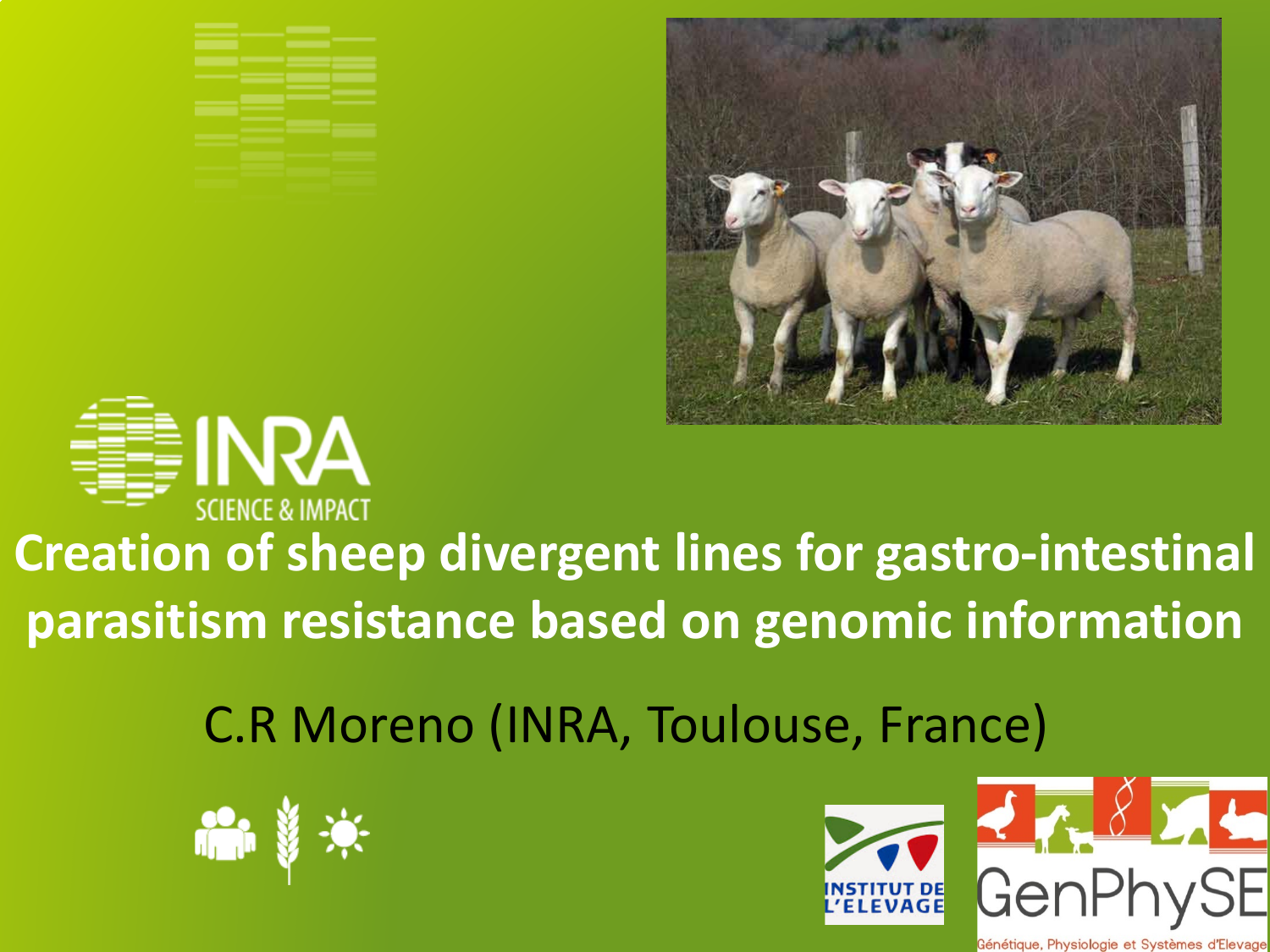### **Context**

- Gastro-Intestinal Nematode (GIN) infection is the major health problem for grazing sheep
- Anthelminthic resistance of parasites increases  $\rightarrow$  inefficiency of chemical treatments

OWNER



### Use genetic selection?

- Fecal egg count to measure resistance
- $H^{2}$  $^{\sim}$ 0.3
- High genetic correlations between resistance to different GIN strains
- Several QTL were detected:



- $\checkmark$  8 QTL regions: OAR 3,4,5,7,12,13,14,21
- Creation of a 1000 SNP set in QTL regions

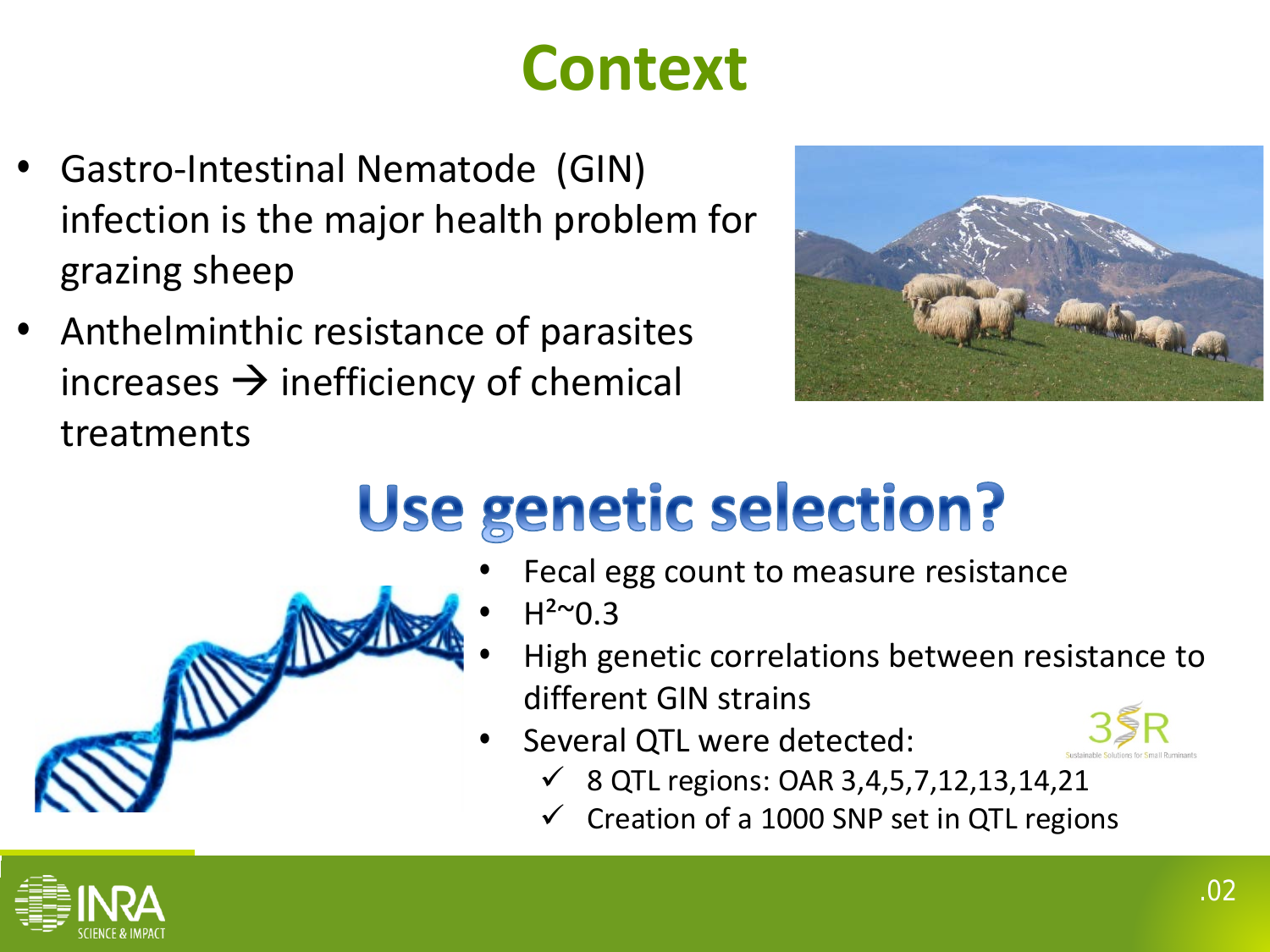#### **Which type of information we used to create divergente lines?**

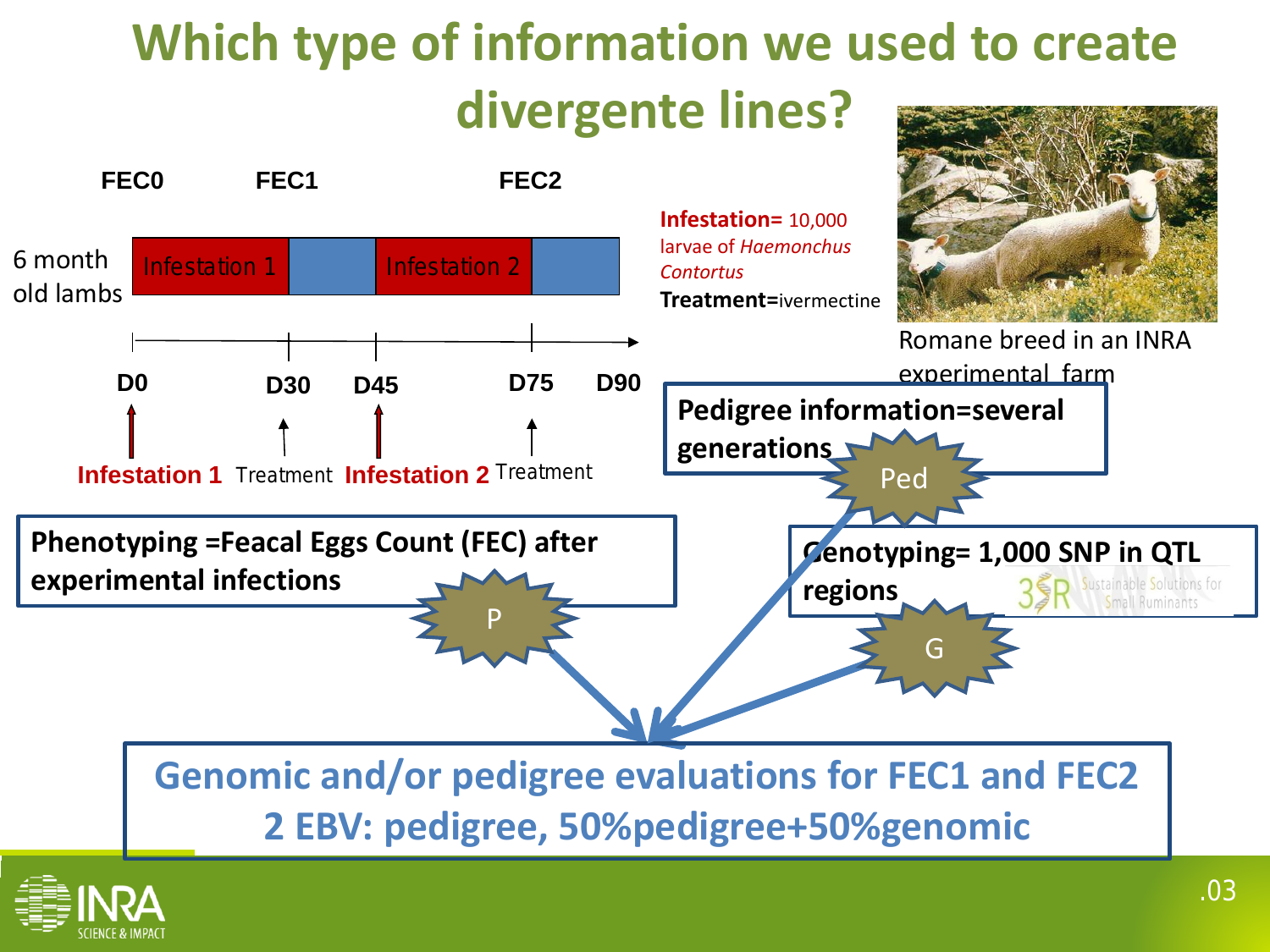#### **A two step selection to create the divergent lines**

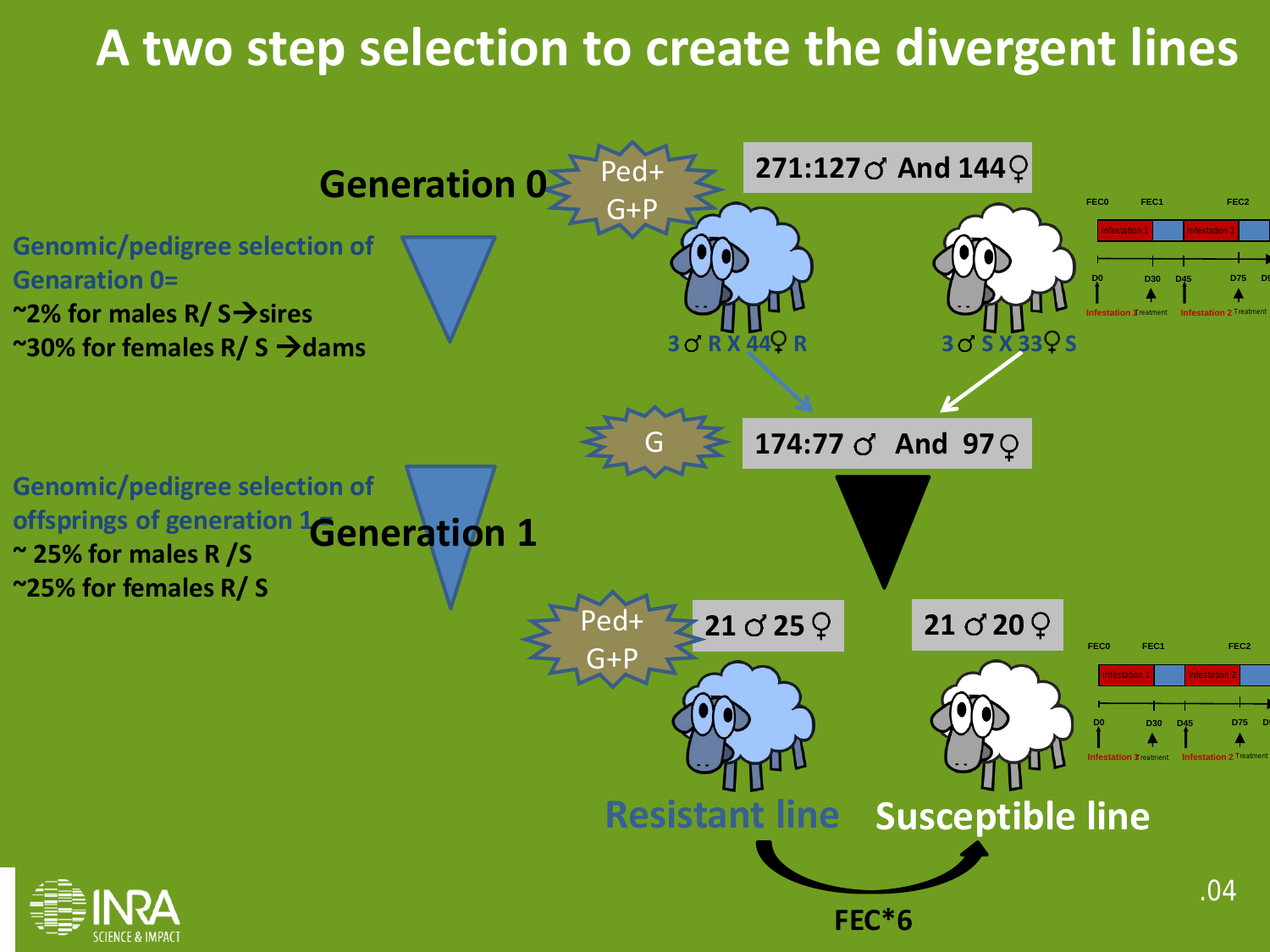#### **Distribution of log transformed FEC in the two divergente lines in generation 1**



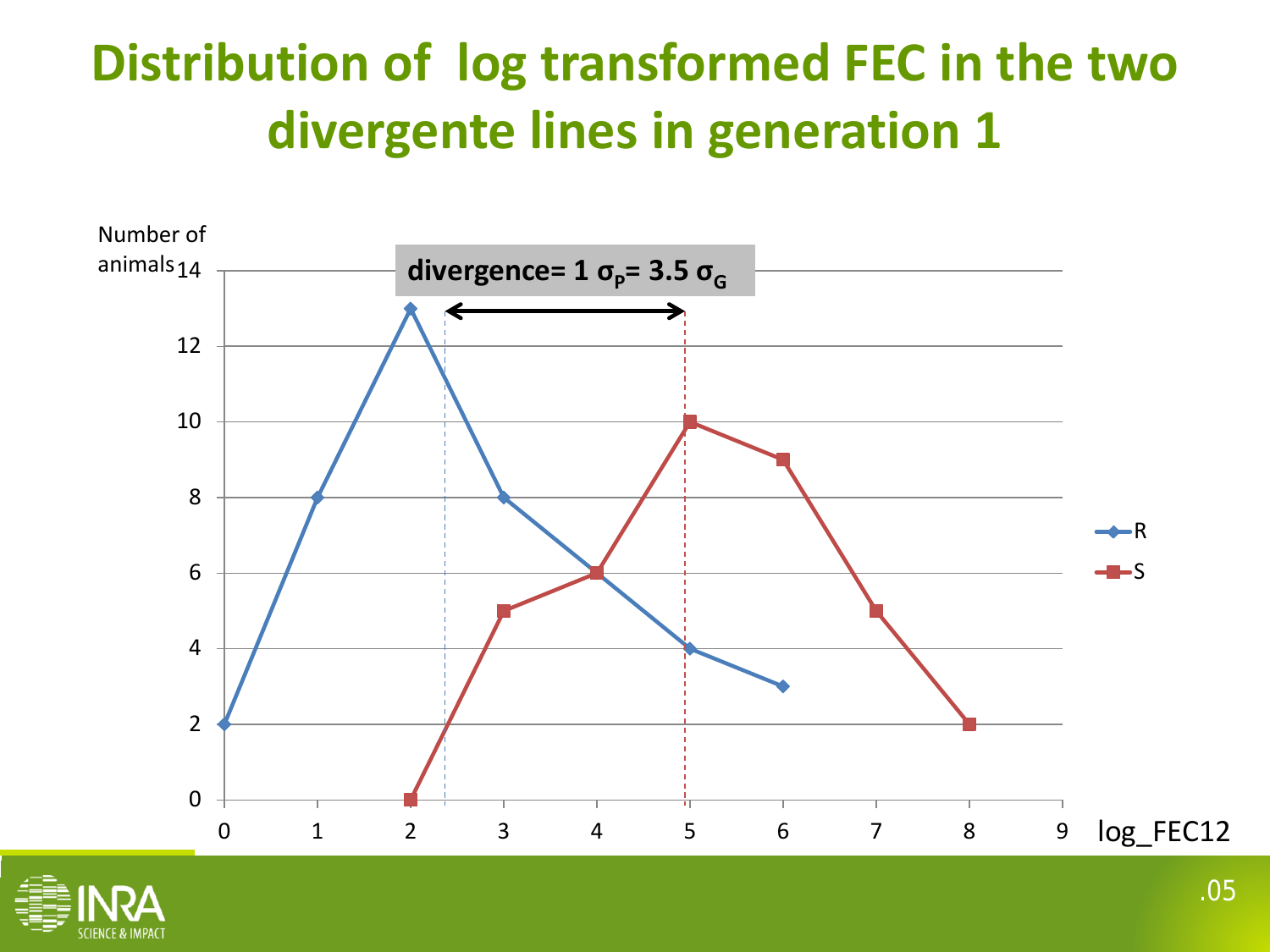#### **Is the observed divergence higher than excepted ?**

- Assuming: a normal distribution,  $h^2$ =0.3,
- the expected response to selection:  $R = i *h^2(\sigma_n)$

| $X_R$<br>O<br>F | $x_{s}$ |
|-----------------|---------|

| <b>Response to selection:</b><br>$(3%M+30%F)$        | <b>Expressed</b><br>$\overline{\mathsf{In}}\ \sigma_\text{\tiny{D}}$ | <b>Expressed</b><br>$\overline{\mathsf{in} \, \sigma_{\scriptscriptstyle \mathsf{G}}}\,$ |
|------------------------------------------------------|----------------------------------------------------------------------|------------------------------------------------------------------------------------------|
| Observed divergence in<br>generation 1               | 1.0                                                                  | 3.5                                                                                      |
| <b>Expected divergence</b><br>after parent selection | 0.8                                                                  | 2.5                                                                                      |

The observed divergence is higher than expected perhaps because we performed another selection based on genomic prediction of offspring in generation 0 (pressure=25% inside families).

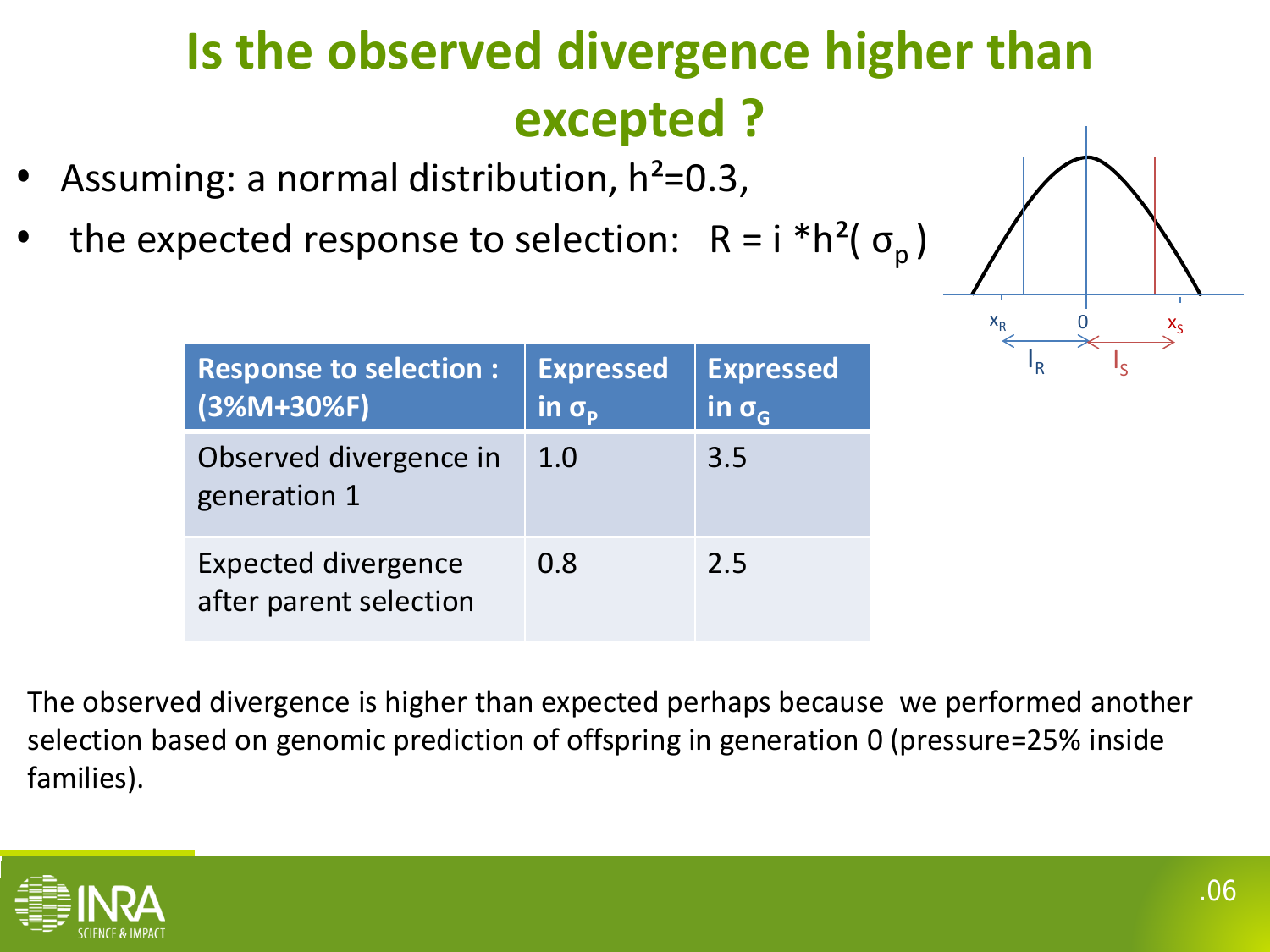### **Does genomic evaluation improve the divergente selection ?**

For the selection og G1 based on G0 and G1 evaluation (357 animals) For the selection of G1 based on G0 evaluation (271 animals)



**No improvement of EBV predictions considering genomic (1,000 SNP) and pedigree information instead of pedigree only.**

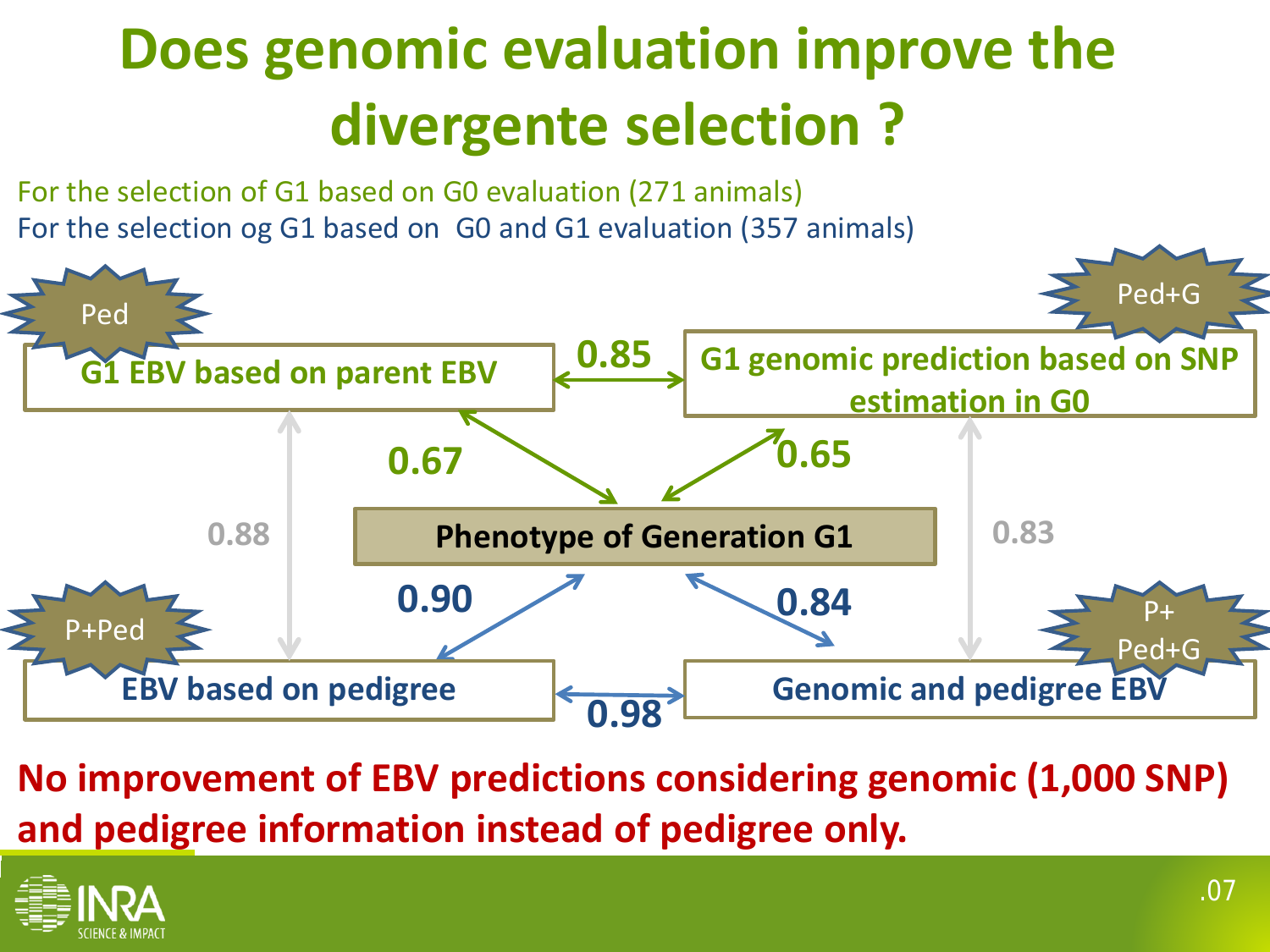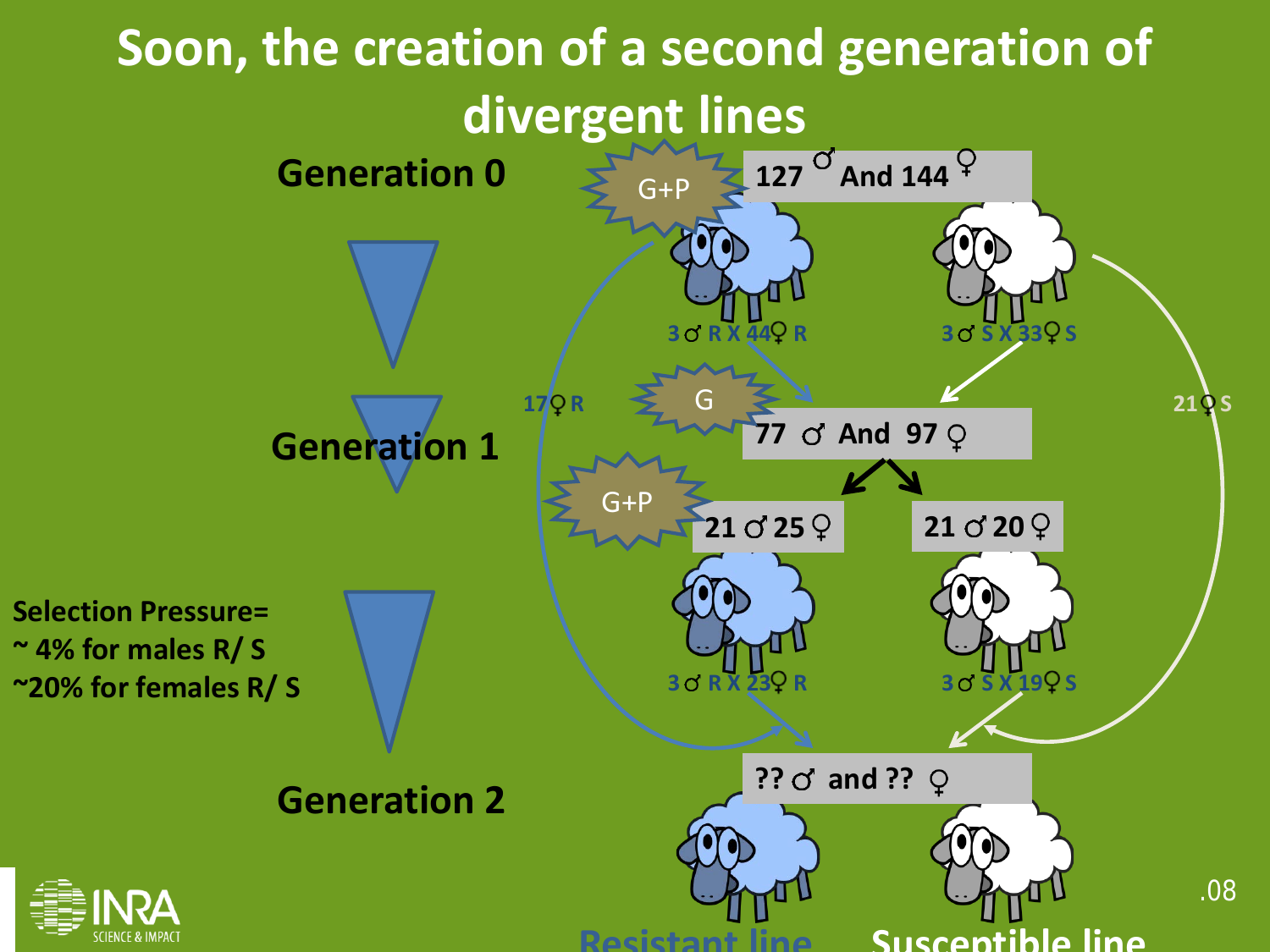## **To conclude**

- A very efficient divergent selection for parasitism resistance was performed at INRA in Romane breed
- However using QTL markers information does not allow to have better EBV, because:
	- Small population sizes
	- $-$  Small QTL effects  $\rightarrow$  polygenic determinism of parasite resistance
	- Small part of genome is genotyped by the 1000 SNP set
- Divergent Lines are useful :
	- To evaluate the impact of selection for parasitism resistance on other traits (behavior, growth, other diseases…)
	- To estimate tradeoff between biological functions (growth, reproduction, immunity…)
	- To observe the impact of host resistance on the parasite life cycle

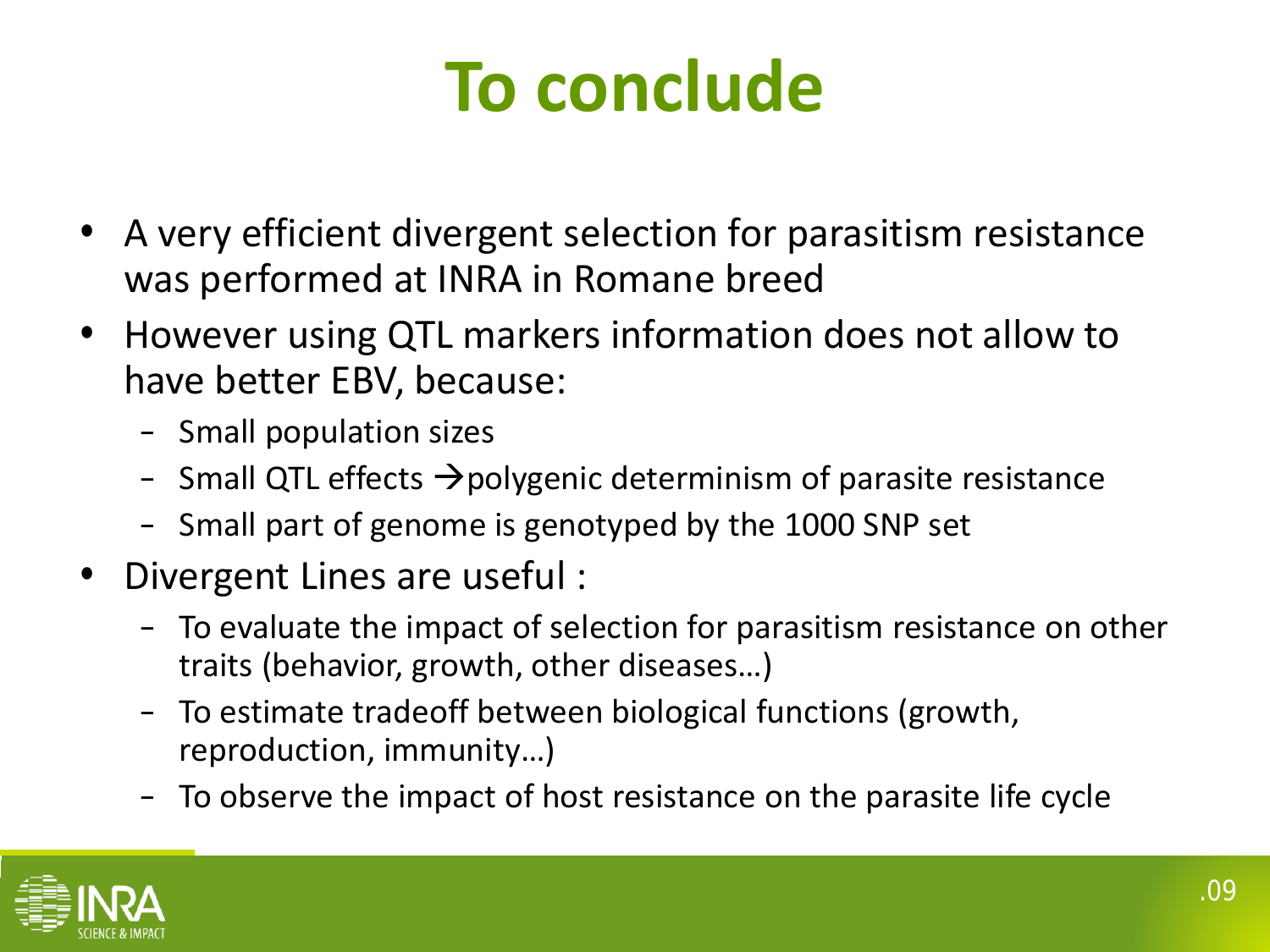# **Thanks**

- To P Jacquiet (Vet Scholl of Toulouse)
- To G Salle , A. Blanchard, C Koch, J Cortet (ISP in INRA of Tours) Infectiologie et Santé Publique
- To S Aguerre (INRA of Toulouse, Genphyse lab)
- To the staff and animals of INRA Bourges experimental farm
- Project was funded by:









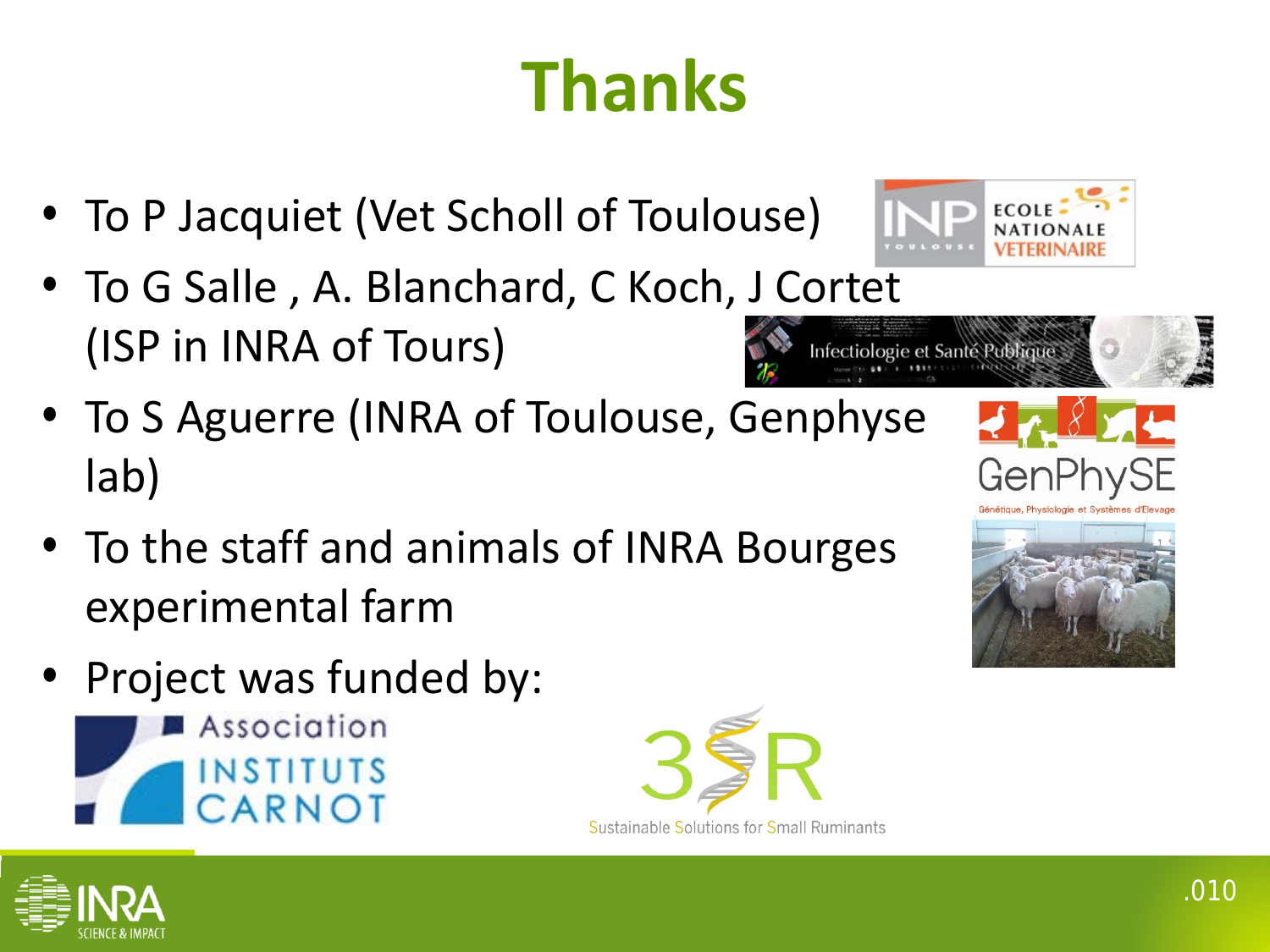#### **THANKS FOR YOUR ATTENTION**



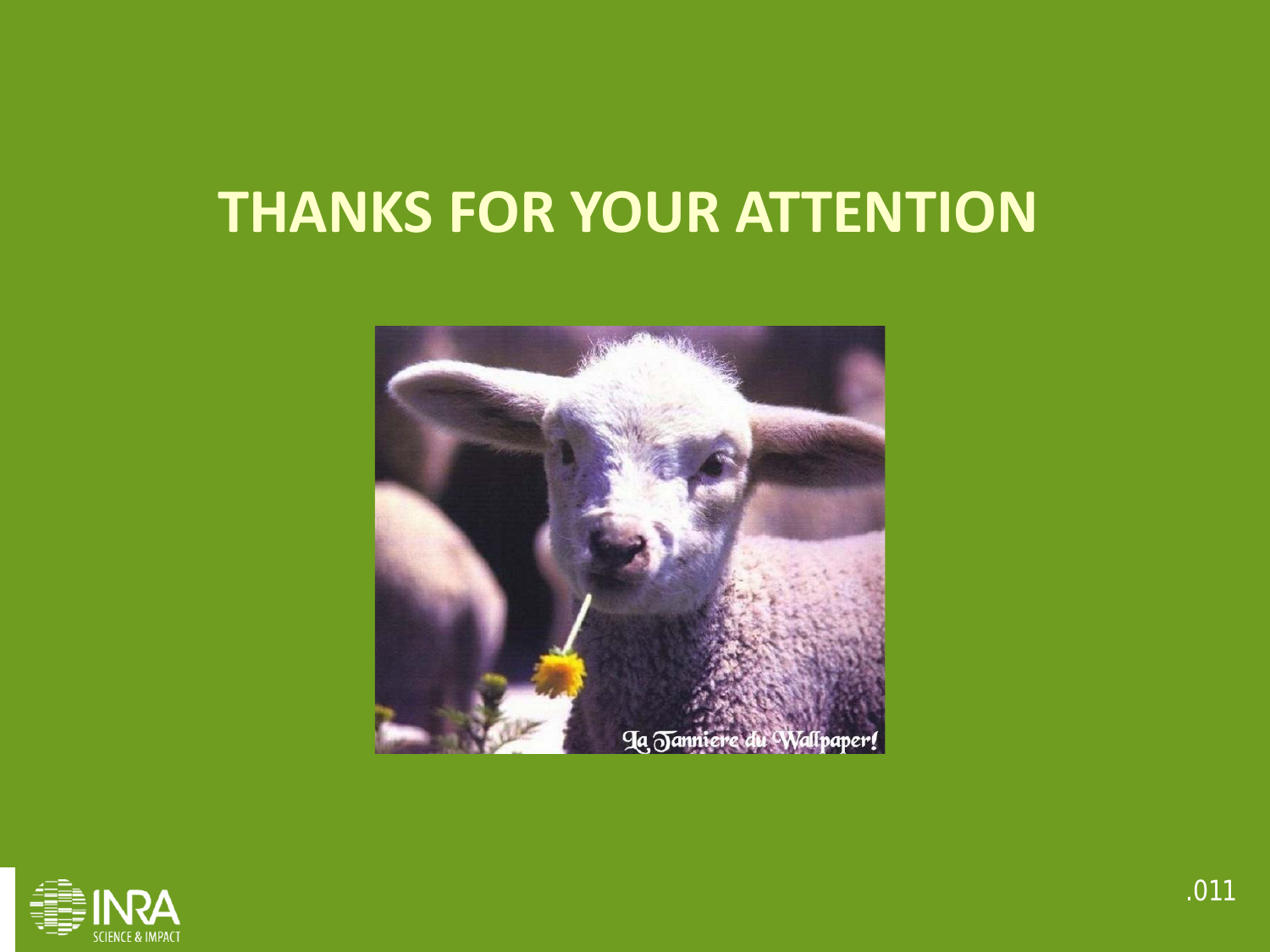### **Does genomic evaluation improve the divergente selection ?**



**No improvement of EBV predictions to consider genotyping of 1,000 SNP and pedigree instead of pedigree only.**

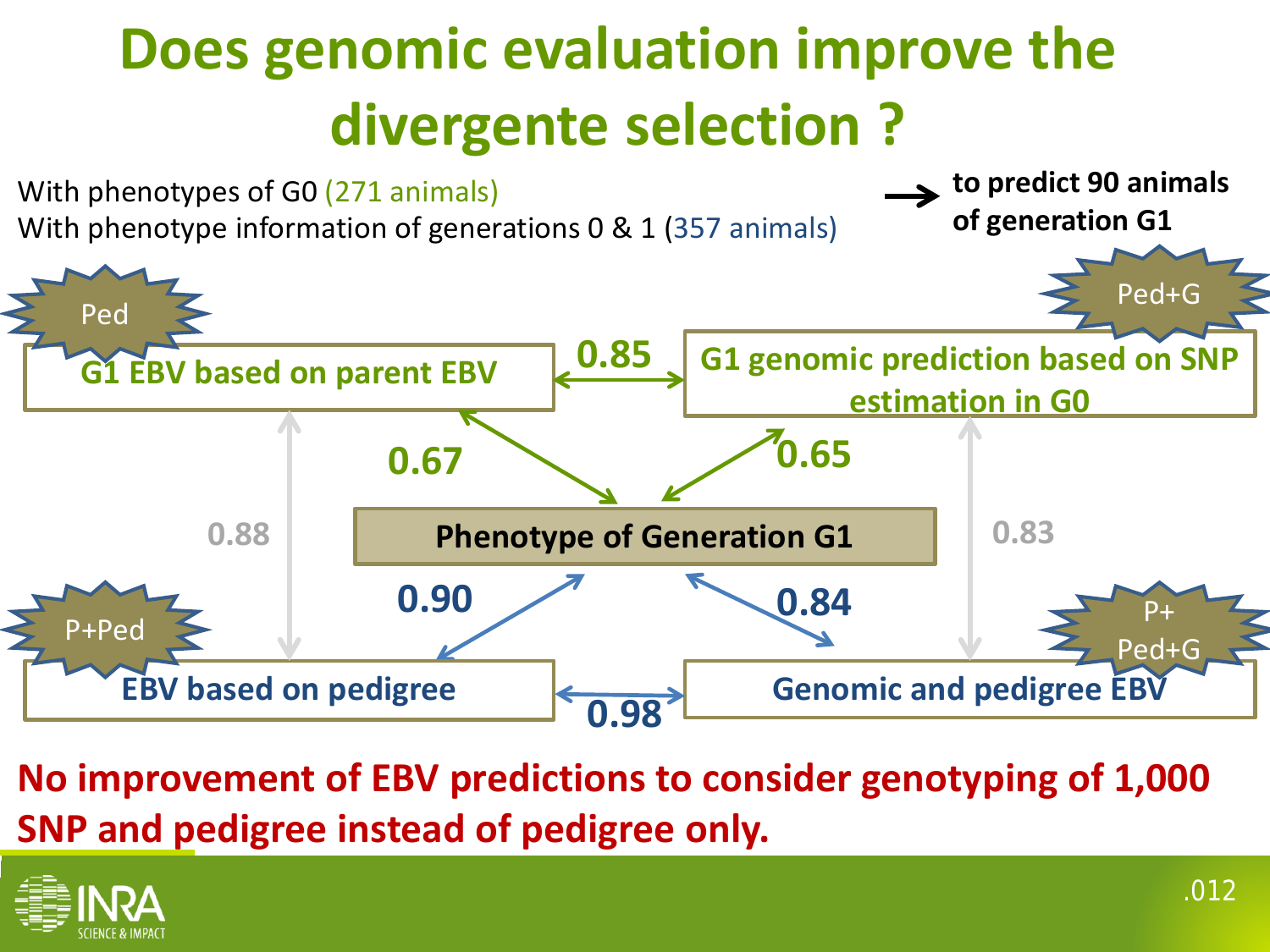### **Is it a good idea to select for GIN resistance ?**

- Risk :
	- Inefficiency of selection
	- GIN parasites could be adapted to the resistant host
- Profit:
- Genetic selection is a long term solution particularly if it is associated to other strategies (anthelminthic, pasture rotation, nutrition)